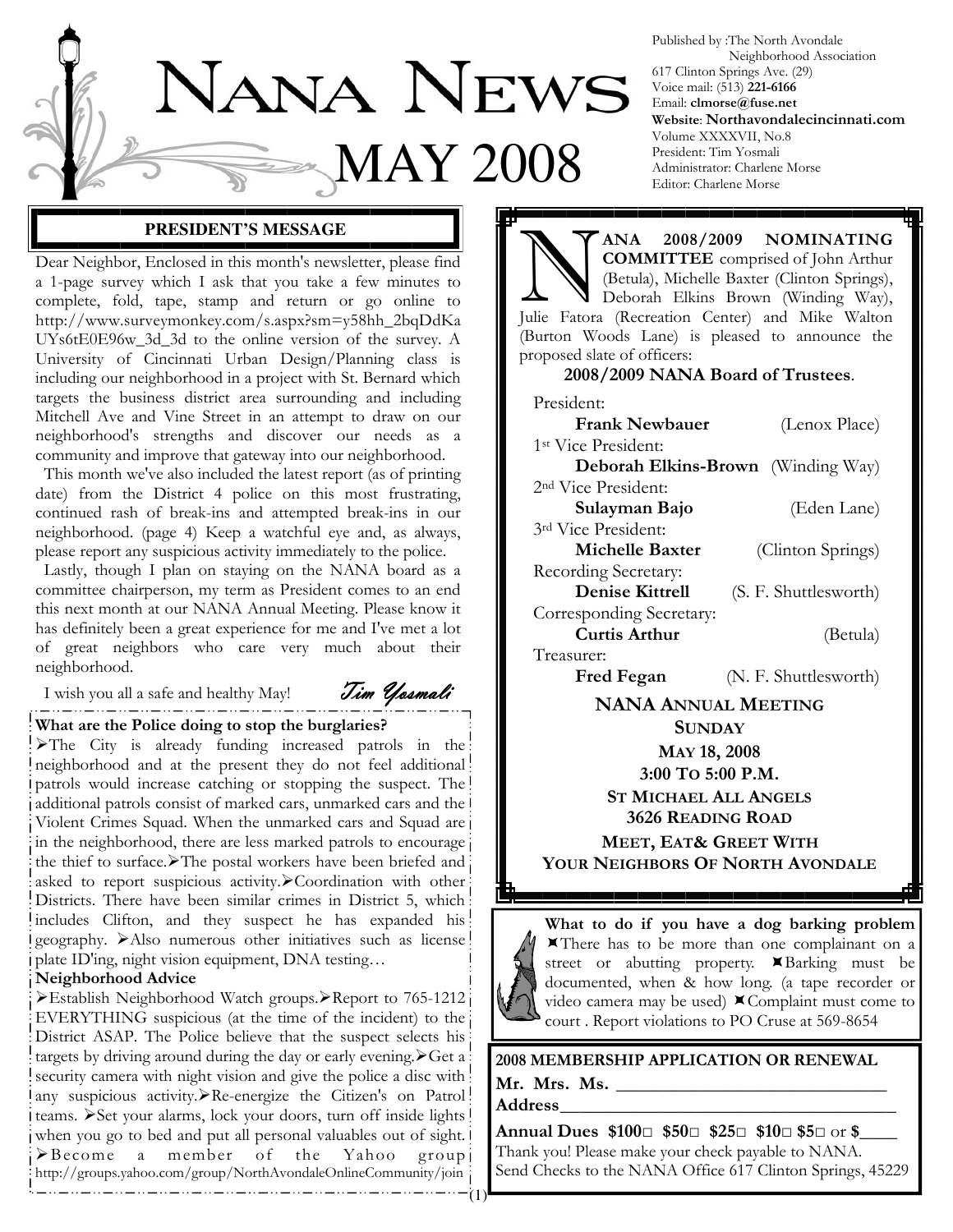

#### NORTH AVONDALE ●617 Clinton Springs ● 961-1584 northavondale@cincinnati-oh.gov

One must have a membership to parttake in programs.

# For the month of April:

- Rockdale School invited the North Avondale Center to participate in their Career Day. Julie Fatora presented a power point to one of the fifth grade classes.
- Did you see the North Avondale "Swingers" Line Dancers at the April 19 Duke Energy Health Expo??? They were the ones dancing in the Green T-Shirts and white slacks. Boy, did they look sharp!!!!
- There was a group of seniors (50 and over) that spent an evening out on the town by attending a dinner and "The Color Purple" in April. This event was enjoyed by all!

### Girls Sports and Social Spring Program - NEW!

This is a new program, to give girls the opportunity to experience different sports in a comfortable, non-threatening environment/atmosphere without having to feel the pressure of having boys around. Includes Ropes course, Bowling, Flag Football and more. This class is for girls ages 10 - 14 and is held on Mondays in April and May 4:30 PM - 7:30 PM. Please, see Randy for more info and a permission slip.

## NEW LINE DANCE INSTRUCTOR!

Classes are Monday and Wednesday from 10 to 11:30 AM. Come and enjoy the FUN!!!

The Senior Classic Group (50 and over) meets every first Friday for their business meeting. On May 21 they will be attending the Play "Ella". May 30 Picnic for their members.

DAY CAMPS: Monday, June 9 - August 15th (7am-6pm) Register NOW! ...come into the center 2-6 pm.

The cost for both of our camps are \$685 for a 10 week camp (Center Membership and City Pool Token Included).

Summer Day Camp- Plenty of Arts, Nature, Sports, Games, Swimming, and an Educational Component. Loads of fun!!! Teen Day Camp - NEW! - Come experience Art, Golf, Sports, Swimming and much more (scuba and kayaking too)!

May's Up Coming Events May - 7 (Wed) CPS N.A.M. Spring concert 7pm 9 (Fri) Fish Fest just show up 3-6 pm at Burnet Woods Lake to fish and more! Gym closed Art Show- 6-7:30 pm All are invited. Art for sale…support your local artist. 14 (Wed) **Kindergarten Talent Show** The performers Parents & Grand Parents are invited 16 (Fri) **Pee Wee Prom** Get your tickets now \$5 for a fun way to celebrate the end of the school year with your friends. 27 (Tues) CPS N.A.M 6th Grade Recognition. 29 (Th) Records Day - 7am -6pm /  $$15$  for the day HIRSCH CENTER

# ●3630 Reading Road ● 751-3393

Hirsch@cincinnati-oh.gov

Summer Theater Camp:

June 9 – Aug. 8 Cost is \$100



**NORTH AVONDALE MONTESSORI** ●**363-3900** ● 615 Clinton Springs Ave. ● nams.cps-k12.org

### Coming Soon… PANCAKE BREAKFAST! 8am-12pm Saturday, May 17

A School Fundraiser Sponsored by: North Avondale Montessori FATHERS

Advanced tickets: \$3 per person/ \$12 per family Door prices: \$4 per person/ \$16 per family ?Questions: Noah Shroyer 861-0457

May 5 through 9 Flower Sale May 28 Last Day of School



BURTON SCHOOL ●363-9700 ● 876 Glenwood Ave ●burtoncougars.cps-k12.org/

Please join us in honoring "Burton: Celebrating over 40 years of success." Burton Elementary has been an important piece of the fabric in the community and we want to open our doors to the community, friends, and family as we celebrate an end to a great era. This event will be held on Saturday, May 17<sup>th</sup> from 11am – 2pm. Come and see old classmates, principals, teachers, and staff. There will be entertainment, tours of the building, and other great activities throughout the afternoon.

 If you have any questions or would like to help out, please feel free to contact Ms. Janice Pitts, Principal, 363-9700; pittsja@cpsboe.k12.oh.us or Marina Hopkins, Resource Coordinator, 363 -9749; hopkinm@cpsboe.k12.oh.us.

Pauline Daly

## **THE NEW SCHOOL MONTESSORI**

●**281-7999** ● 3 Burton Woods Lane ●www.thenewschool.cc Each year, The New School Montessori gives a lucky student the chance to be Director for a Day. With the counsel of her classmates, our student director adopted a few new policies. We had children and staff coming to school in wacky outfits and hairdos, we ate a pancake breakfast and a picnic-pizza lunch, and enjoyed extended recess time outdoors. Bravo to our wise and creative leader!

 The nine- to twelve-year-olds celebrated Earth Day this year by planning a Monarch butterfly garden to serve as a "waystation" for butterflies migrating between Mexico and the United States. Milkweed plants provide for future generations of Monarchs by supplying the resources for the larval stage. Heavy nectar producers like zinnias offer fuel to sustain the adult Monarchs on their long migration.

 As more farmland is developed into neighborhoods and herbicides eliminate milkweed plants, Monarch butterfly populations have significantly decreased. Won't you consider joining us by planting a Monarch butterfly garden too?

Ann Baumgardner Development/Marketing Director

Beginning June 4 NORTHSIDE FARMERS MARKET Wednesdays 4-7:30. Fresh organic produce in the parking lot at Hamilton Avenue and Lingo Street across from Sidewinder Coffee & Tea. The market carries everything from raspberries! and pecans to Shadeau© bread, fresh local cheese, annuals, perennials, and fresh herbs. Also involved are local artists, seamstresses & soap makers. Information: Frannie Kroner at frances.kroner@gmail.com or northsidemarket@mac.com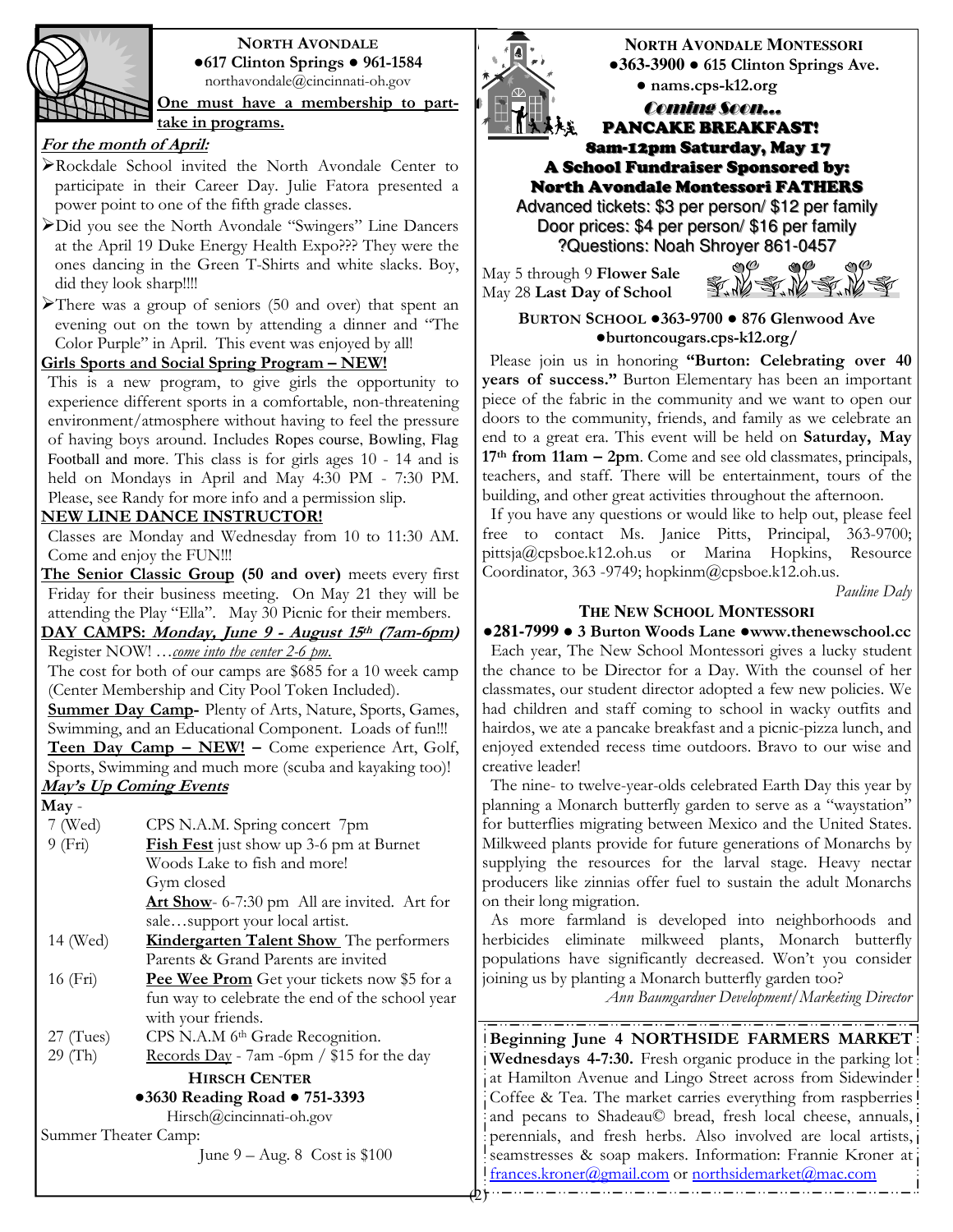### Community Drive Crime Control (CDCC) Workshop

 All Cincinnati neighborhood representatives are invited to attend. Community-Driven Crime Control (CDCC) is a different way of thinking about crime fighting - different than CPOP, different than traditional policing.

There are four CDCC operating principles:

The Democratic Principle: Neighborhoods should drive  $r = \text{righting}$ .  $\triangleright$  The Social Resource Principle: Neighborhoods draw upon all kinds of resources to fight crime.  $\triangleright$  The Collaboration Principle: Neighborhoods fight crime with help from others as a team.  $\triangleright$  The Reality Principle: Community crime fighting should be driven by evidence.

 The CDCC workshop is organized to assist community leaders and activities to learn about the theory and practice of CDCC. The workshop will cover the following subject matters:  $\triangleright$  Theory of CDCC  $\triangleright$  Practice of CDCC Techniques of CDCC

 North Avondale and Bond Hill will discuss their experience in putting CDCC principles and methods into practice and share lessons learned, enabling other neighborhoods to move forward quickly

 The CDCC Workshop will be held on two alternate dates and times  $\triangleright$  Thursday, May 29, 2008, 6PM to 9PM,  $\triangleright$  And repeated on Saturday, May 31, 2008, 9AM to 12Noon. Both held at Kelley Auditorium, Alter Hall, Xavier University

Co-sponsored by: Department of Criminal Justice, Xavier University, Community Building Institute, Xavier University, Invest in Neighborhoods Inc.

### **PROPOSED COMMUNICATION TOWER CONDITIONAL USE APPROVAL REQUIRED**

 DukeNet Communication Services, LLC ("DNCS"), a nonregulated, wholly owned subsidiary of Duke Energy Corporation, provides wireless communication infrastructure solutions to major wireless carriers in the Midwest and Southeast. DNCS also develops wireless communication facilities on Duke Energy owned real estate.

 DNCS is proposing to build a 130' direct-embedded utility pole on Duke Energy's Paddock substation property located near the intersection of Paddock and Reading Road (behind the Old Firehouse). The structure will enhance Cricket Communication's wireless services for users in an area where service is limited or does not exist. The antennas will be flush mounted to the pole, and collocatable for two additional wireless tenants. Currently, there are not any viable collocation opportunities for Cricket Communication's network in the area.

 This is a picture of an existing direct-embedded utility pole located at 1250 Gest St., Cincinnati, OH 45202 (N39 06 26,



W84 32 15). The 102' structure is similar in character to what the direct-embedded utility pole will look like.

Max Lind Manager, Sales and Business Development DukeNet Communication Services, *Editors note:* A hearing will be required and NANA will be involved. Please send your comments to clmorse@fuse.net or call the NANA Office voice mail or any Board member listed on page 4.

 $(3)$ 

# YOUR NEIGHBORS

- $\infty$ Meng's Martial Arts of Cincinnati Ltd. has opened its School at 3911 Reading Road in North Avondale. The facility encompasses 5,500 square feet of training space and offers classes for Children ages 8 - 12, Youths, Adults, and Seniors. Courses are given in Internal Health training based upon Traditional Chinese Medicine. In these classes you will learn how to exercise without exercising by using special breathing techniques and a form of Tai Chi and Qi Gong. The Self Defense training is for all ages and will enlighten the student in the ways of avoidance and basic combat. The Martial Arts classes are designed to assist the student in improving in every aspect of their lives in Body Mind and Spirit, as well as preparing them for combat. Our hours are from 5:00 pm until 10:00 pm Monday through Thursday with special or private training in the mornings and weekends. Check our Web Site www.cinciwingchun.com for more information.
- Announcing- a Special Class on Fitness and Self Defense. The Classes are held on Monday and Wednesday evenings from 6:00 to 7:00 pm. The cost for the classes is only \$15.00 per week and you will receive a Certificate upon completion.
- You will learn: How to get in shape quickly using Diet, Exercise, and Rest XHow to avoid being attacked XHow to be aware of dangerous situations  $\times$  How to escape from a Grab  $\times$  How to use Hand methods for attacking and defending XHow to make "Devastating" Kicks  $\blacktriangleright$  How to use anything as a weapon. To enroll call the school at 281-4111 or my cell 827-5557 or you can also enroll at our Web Site

Sifu John Lambert, Head Instructor, Meng's Martial Arts, Ltd

Cincinnati Preservation Association presents

Upstairs Downstairs Historic House Tour in North Avondale Saturday, May 10, 2008  $*$ 1 to 5 p.m.

Tickets: \$25 for CPA Members/\$30 for Non-members. MasterCard/VISA by Phone: 721-4506

For more information visit www.cincinnatipreservation.org

On Saturday, April 26, 2008 from 10:00 a.m. to 2:00 p.m. your neighbors volunteered for GREEN-UP DAY & GREAT **AMERICAN CLEAN-UP.** They put mulch in the playgrounds at MLK & Seasongood, cleaned up leaves & debris, pulled weeds, painted benches, picked up litter around the parks and on Reading, Dana, Mitchell, Clinton Springs & Burton.



Ardmore: Barbara Bouldin; Avondale: Mary Piper; Burton Woods: Brian Hill; Clinton Springs:

Michelle Baxter, Sharyl Martini & Johnathan Shroyer, Brendan Jr, Grace, Krysten & Marissa McGinnis; Lenox: Frank Newbauer & Teresa Harten; Leyman: Buzz Scannella; | Reading: Regina Hogan; Redway: Julie, Oscar & Ingrid Zimmerman; Red Bud: Leslie & Liam Druley; Rose Hill: Tara & Mark Charles, Betsy Gotwals, James Hutsell, Dan, Xia, Jennifer, Becky & Bob Zavon; NF Shuttlesworth: Yohance, Sheryl, Shani, Anisa Fegan; The North Avondale "A's": Adrian Burton Jr., Eugene Brower, Cameron, Casey & | Katrina Calmeise, Tasha Davis, Kyandre Davis, Cleveland Farmer, Brandon Green, Elijah Lee, Coach Timothy Patton, Carlanders Rhodes Jr. & Sr., PJ Simmons, Danyl Whitehead; | The Avondale Youth Council.

. . <u>. . . . . . . . . .</u> .